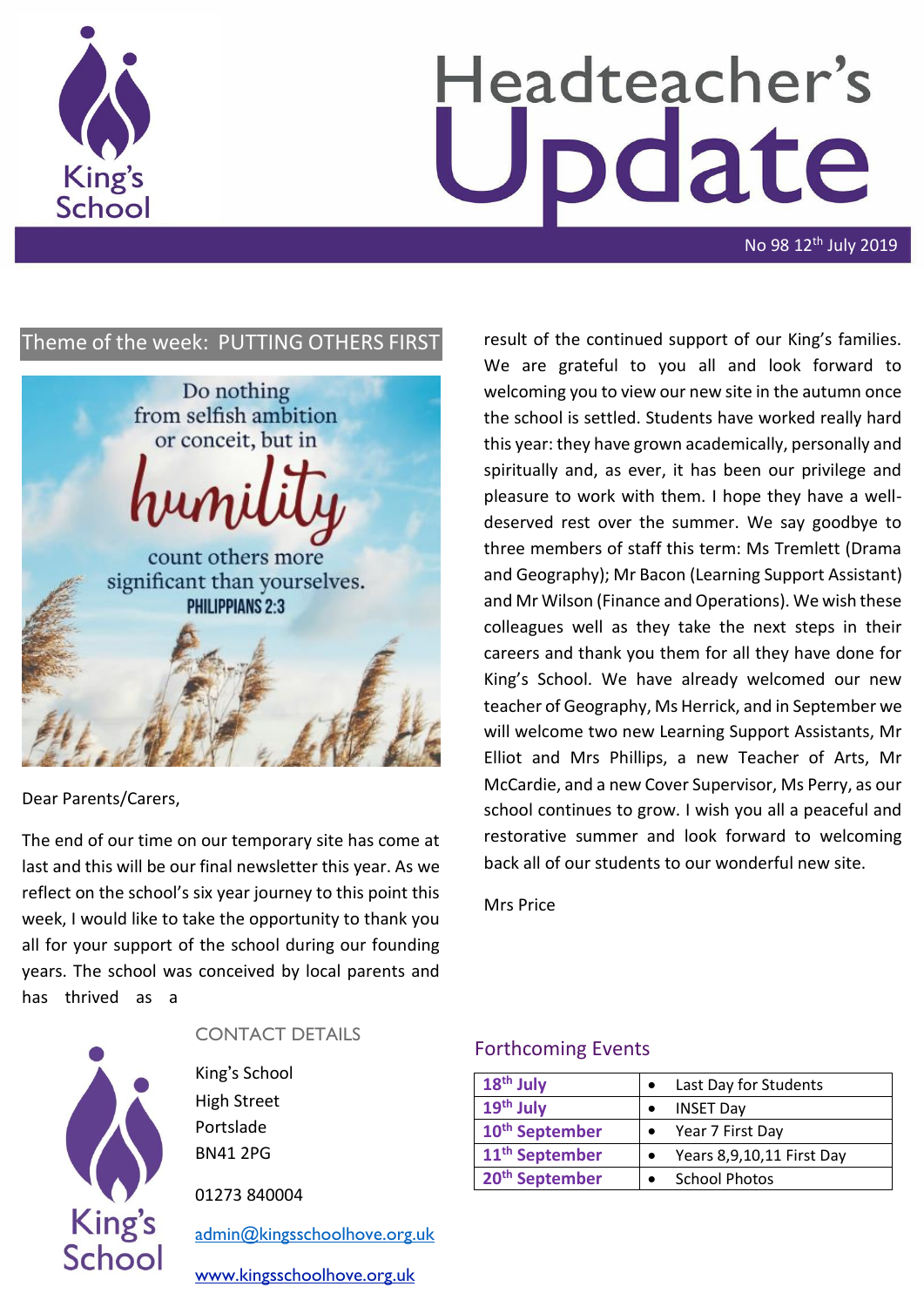# **King's School**

# September Return to School

**Year 7 students return to school on Tuesday 10th September.** Students should arrive from 7:45am for an 8:30am start. On their first day year 7 students will have an extended tutor time, a tour of our new site, and several normal timetabled lessons. Students do not need to bring PE kit on this date. They may bring packed lunches or a full catering service will be available for those who registered for cashless catering at our Induction Day in July. **All other year groups return on Wednesday 11th September.** Year 10 and Year 11 students (and Year 7 students) should arrive in school from 7:45am for an 8:30am start on this date. Year 8 and Year 9 students should arrive in school for an 10:40am start on this date. We are staggering the students' return to ensure a smooth start to school life on our new site. Staggering start times will allow for initial assemblies, tours of the school and extended tutor times to enable students to receive timetables etc.

### Awards' Evening

We are holding our annual awards' evening on Wednesday 17<sup>th</sup> July this year. The event will start at 6pm with canapés and drinks served in the quad and the formal presentation of awards will begin from 6:30pm. We expect the event to finish by 7:30pm. Our Chair of Governors, Katherine Laux, will be attending to present the awards. Parents/carers of students who are receiving awards should have now received invitations to the event. Siblings are also most welcome to attend. Students will not find out which award/s they have received until the evening itself. Awards are given for academic progress and achievement; for sporting success; and for demonstration of the school's core values.

# End of Term and INSET

**A final reminder that our last day of term is Thursday 18th July.** All students should arrive as normal for 8:30am on this date. They will attend three lessons and also have a tutor time and a celebration assembly. A full brunch service will be available in the Dome Diner at break time. **All students will be dismissed from school**  at 12:40pm on this date. Friday 19<sup>th</sup> July is an INSET day and the school will be closed to students on this date. Staff will be busy completing packing for our site move!

### Governing Body Changes

The CEO of the Russell Education Trust, Mrs Karen Lynch, retires in August. King's School is enormously grateful to Mrs Lynch for all her tireless hard work and counsel in the school's founding years. Mrs Lynch will take up a new post as Chair of the RET Board and so we are fortunate in that we will still be benefitting from her expertise and wisdom. Mr Mackinlay takes up post as RET CEO from September. Mr Mackinlay was the interim Executive Headteacher at King's between the departure of Mr Flavin and the appointment of Mrs Price and so will be known to some families. He looks forward to meeting many more of you in due course. Mrs Lisa Blacklaw-Taylor steps down from the governing body this year after 8 years of faithful service to the school as one of its founding governors. It is hard to over-state the importance of Lisa's contribution to the founding years of the school and we are grateful for her loyal service. We are pleased to welcome two new governors to the governing body – Mrs Alison Davis and Mr Geogy George. Both Ms Davis and Mr George are local parents with skill sets that will complement our existing governing body very well.

# Theatre in Education Event

All of Year 10 will be attending a theatre in education production on Monday 15<sup>th</sup> July on the topical issue of knife crime. The production has been jointly funded by the local police service and the local authority. We hope that all Year 10 students will benefit from this opportunity to explore this issue in more detail.

# End of Term Housekeeping

**A reminder that students must take all personal belongings out of lockers by the end of term**. Any items left in lockers will be disposed of over the summer break. If your child has any medicine stored at school, or you believe they may have any items in lost property, please contact the office. Medicines must be collected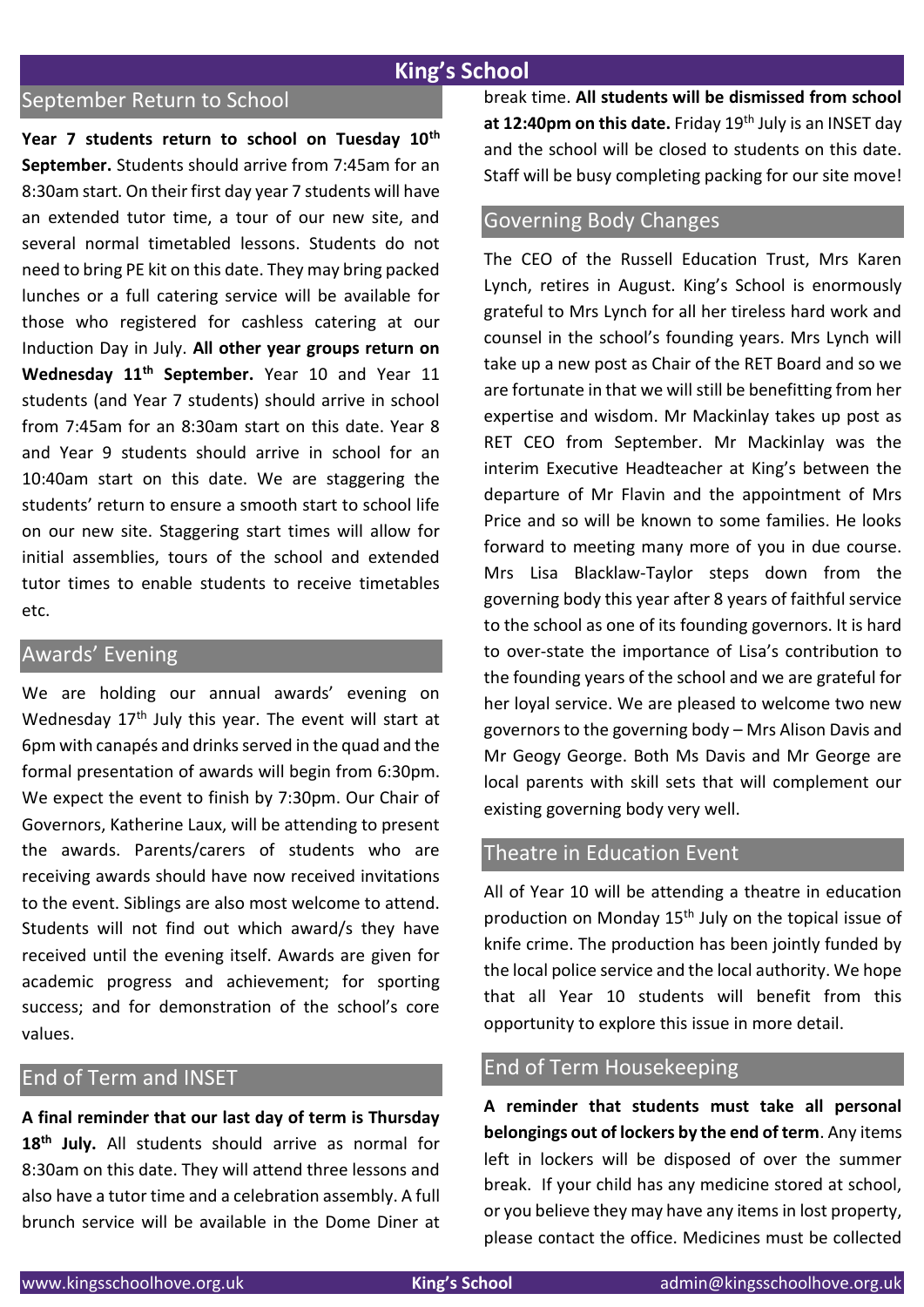# **King's School**

by the end of term, and unclaimed lost property will be disposed of. Please also help our finance team by ensuring that any outstanding trip/event balances or dinner money payments are made before the summer break.

# Year 7 Boys Cricket v BACA

King's played BACA in a softball cricket match with the intention to give students who don't play club cricket or hardball cricket a competitive match. We batted first and several students made contributions – Charlie, Darian, Ethan and Calvin. Supporting the batting was Alfie, who scored 25 and had to retire. Destiny finished the innings off with a 4 off the last over to give King's a total of 74 runs. Louis then opened the bowling for BACA's batting and took a wicket with his first ball of the over, with the ball caught by Olly in cover. Six different King's bowlers bowled throughout the innings, with Destiny, Olly and Alfie taking wickets, as well as controlled bowling from Calvin and Ethan, restricting BACA to 55 of 13 overs. BACA needed 20 off the last over and Destiny stepped up to the pressure, bowling accurate balls, and then taking the wicket of BACA's best batsman, with a superb running catch from Ethan, giving King's the victory. Overall, the game was played in a fantastic spirit by both teams and was great to see a such close and competitive cricket match, which was enjoyed by all.



# Speakers for Schools Talk

40 able mathematicians in Year 10 will be invited to a talk on Wednesday 17th July by Elisabeth Stheeman, External Member of the Financial Policy Committee at the Bank of England. The talk has been made possible by the excellent work of the Speakers for Schools organisation. We look forward to welcoming Elisabeth and to seeing Year 10 engage with her talk.

### Art Awards

We award a student of the term in the Arts for excellence in a subject area, be that academic or commitment to extra-curricular, or both! These students are our shining stars whose achievements we want to celebrate publically. Well done to them all!

### **Art**

KS3 Freya Lambert KS4 Katie Kennedy

### **Drama**

KS3 Carys Whittingham and Joseph Sales KS4 Heidi Derby

### **Music**

KS3 Jessica Balcombe KS4 Jack Talbot

# Student of the Week

**Year 8** Student of the Week is **Freya Lambert** who was nominated for her great work and effort in Art, Music and English!

Chosen as Student of the Week for **Year 9** is **Erin Arthur** for amazing leadership at Blacklands and a great all round attitude!

**Katy Kennedy** has been chosen as **Year 10** Student of the Week for running enrichment with a lower year group and supporting Year 7s with mental health awareness as part of the 'I am Whole' campaign.

### School Photographer

School photos will be taken on the morning of the 20<sup>th</sup> September. Individual school photos will be taken and there will be an opportunity for sibling photos. There will be an opportunity to buy photos on line from the photographer details of which will be sent shortly after